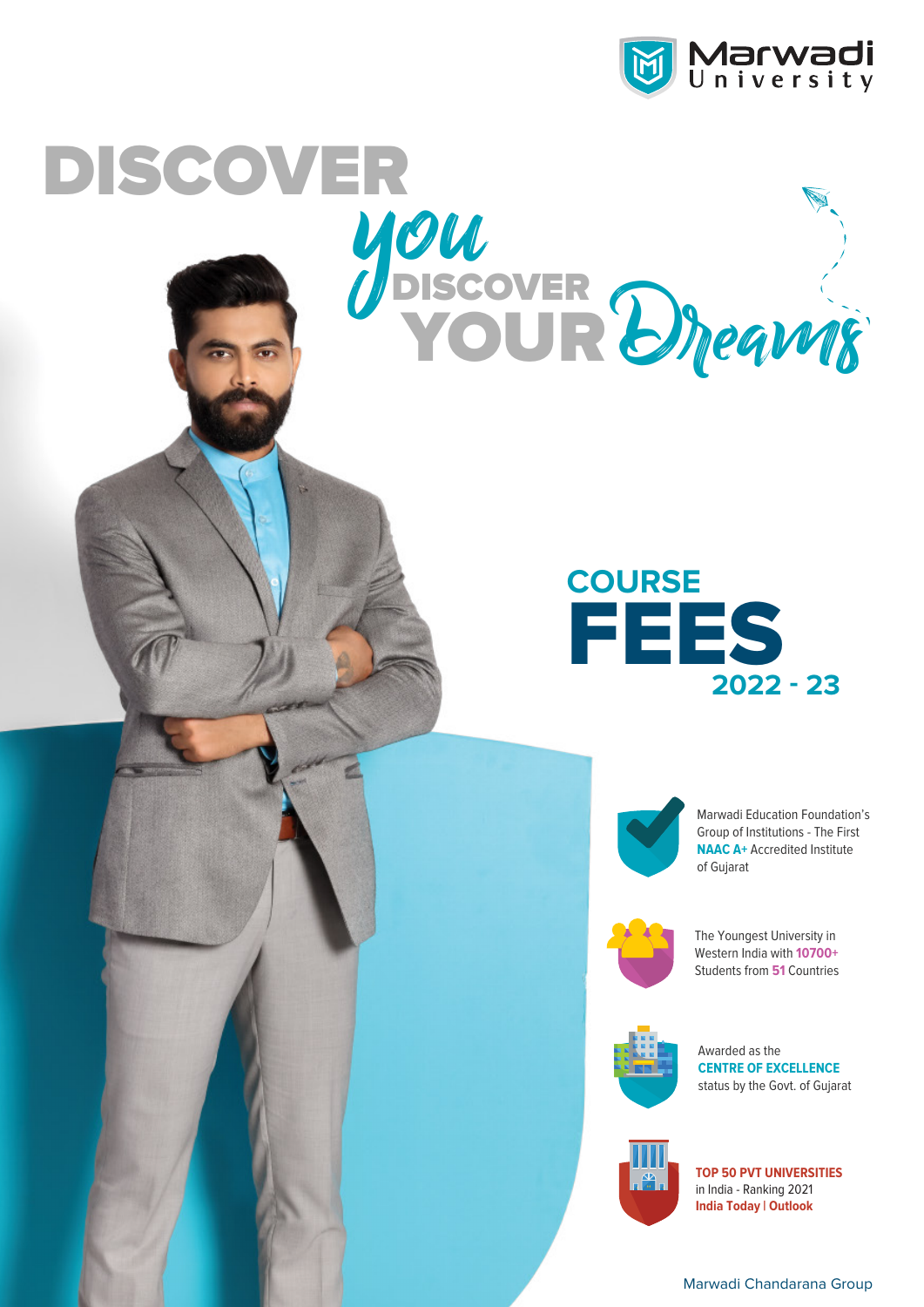## **Faculty of Engineering & Technology**

| <b>B</b> Tech                                      | <b>Duration</b> | Fees(Sem.) |
|----------------------------------------------------|-----------------|------------|
| <b>Mechanical Engineering</b>                      | 4 Years         | 49000      |
| Civil Engineering                                  | 4 Years         | 49000      |
| <b>Chemical Engineering</b>                        | 4 Years         | 49000      |
| <b>Computer Engineering</b>                        | 4 Years         | 49000      |
| Computer Engineering - Artificial Intelligence     | 4 Years         | 49000      |
| ICT                                                | 4 Years         | 49000      |
| Automobile Engineering                             | 4 Years         | 49000      |
| <b>Electrical Engineering</b>                      | 4 Years         | 49000      |
| <b>IT Engineering</b>                              | 4 Years         | 49000      |
| Computer Science & Engineering - Bioinfomatics**   | 4 Years         | 49000      |
| <b>M</b> Tech                                      | <b>Duration</b> | Fees(Sem.) |
| <b>Cyber Security</b>                              | 2 Years         | 43000      |
| <b>Computer Engineering</b>                        | 2 Years         | 43000      |
| Mechanical Engineering - CAD/CAM                   | 2 Years         | 43000      |
| Mechanical - Thermal Engineering                   | 2 Years         | 43000      |
| Civil - Structural Engineering                     | 2 Years         | 43000      |
| Civil - Transportation Engineering                 | 2 Years         | 43000      |
| <b>Construction Project Management</b>             | 2 Years         | 43000      |
| Geo-tech Engineering                               | 2 Years         | 43000      |
| <b>Enviromental Engineering</b>                    | 2 Years         | 43000      |
| <b>Electrical Engineering</b>                      | 2 Years         | 43000      |
| Electrical - Electric & Hybrid Vehicles            | 2 Years         | 43000      |
| Electrical - Power Electronics & Electrical Device | 2 Years         | 43000      |

| <b>Diploma Studies</b>                 |                 |            |
|----------------------------------------|-----------------|------------|
| <b>Diploma in Engineering</b>          | <b>Duration</b> | Fees(Sem.) |
| <b>Computer Engineering</b>            | 3 Years         | 28000      |
| Information & Communication Technology | 3 Years         | 28000      |
| <b>Mechanical Engineering</b>          | 3 Years         | 28000      |
| <b>Civil Engineering</b>               | 3 Years         | 28000      |
| <b>Chemical Engineering</b>            | 3 Years         | 28000      |
| <b>Electrical Engineering</b>          | 3 Years         | 28000      |
| Automobile Engineering                 | 3 Years         | 28000      |

|  |  | <b>Faculty of Pharmacy</b> |
|--|--|----------------------------|
|--|--|----------------------------|

|                                                  | <b>Duration</b> | Fees(Sem.) |
|--------------------------------------------------|-----------------|------------|
| <b>BPharm</b>                                    | 4 Years         | 48000      |
| <b>MPharm Pharmaceutics**</b>                    | 2 Years         | 50000      |
| <b>MPharm Pharmaceutical Quality Assurance**</b> | 2 Years         | 50000      |

## **Faculty of Computer Applications**

|                                | <b>Duration</b> | Fees(Sem.) |
|--------------------------------|-----------------|------------|
| <b>BCA</b>                     | 3 Years         | 28500      |
| BCA (Hons) Cloud Computing**   | 4 Years         | 28500      |
| <b>BScIT</b>                   | 3 Years         | 28500      |
| BSc (Data Science)**           | 3 Years         | 28500      |
| MSc (Data Science)**           | 2 Years         | 36000      |
| MSc Cyber Security & Cyber Law | 2 Years         | 36000      |
| <b>MCA</b>                     | 2 Years         | 45000      |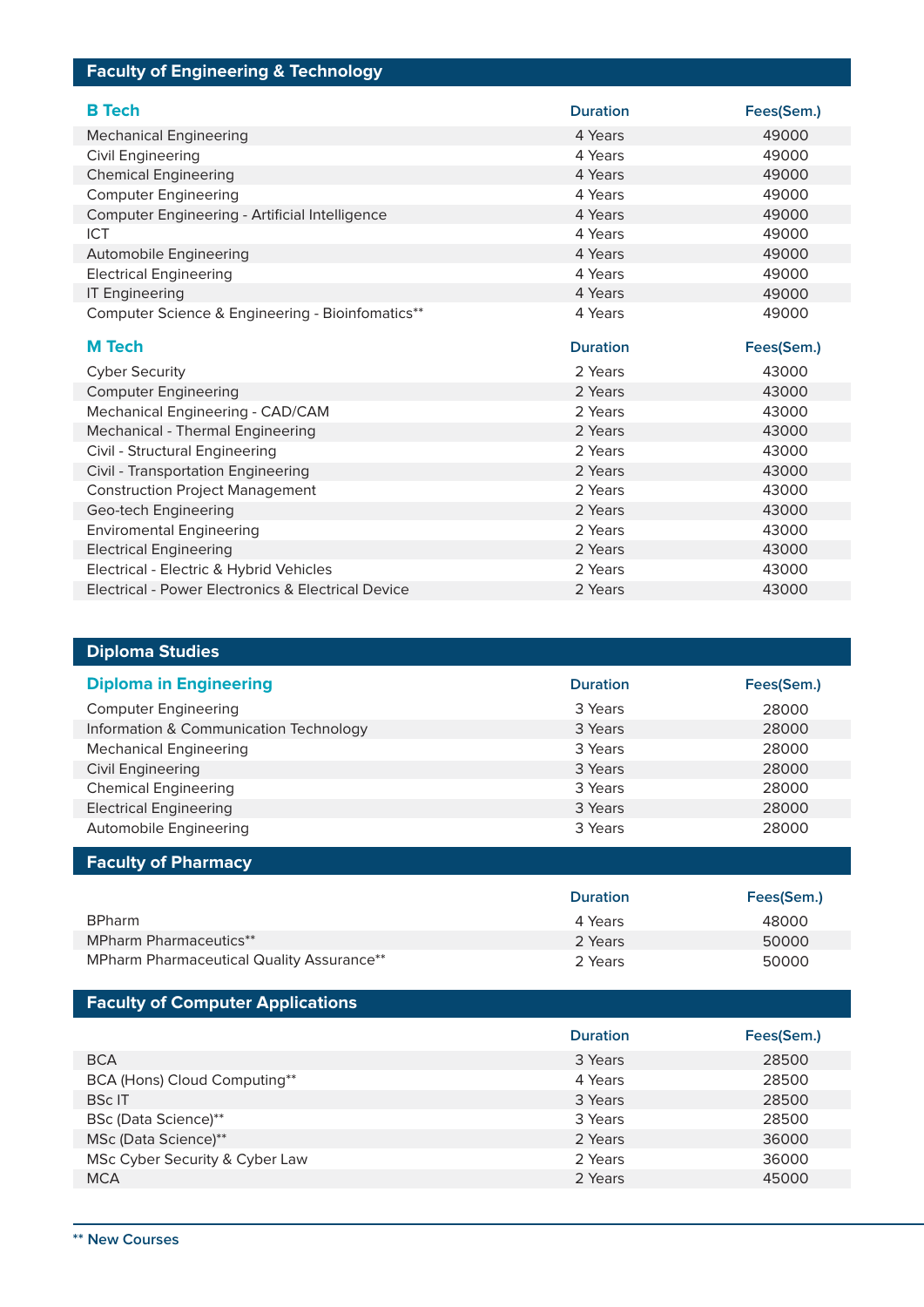| <b>Faculty of Science</b>            |                 |            |
|--------------------------------------|-----------------|------------|
| <b>BSc</b>                           | <b>Duration</b> | Fees(Sem.) |
| Microbiology                         | 3 Years         | 27500      |
| Chemistry                            | 3 Years         | 27500      |
| Agriculture (Hons)                   | 4 Years         | 40000      |
|                                      |                 |            |
| <b>MSc</b>                           | <b>Duration</b> | Fees(Sem.) |
| Microbiology                         | 2 Years         | 33500      |
| Chemistry                            | 2 Years         | 33500      |
| Bio-Technology                       | 2 Years         | 31500      |
| <b>Mathematics</b>                   | 2 Years         | 31500      |
| Physics                              | 2 Years         | 31500      |
| Environment                          | 2 Years         | 31500      |
| PG Diploma in Medical Laboratory     | 1 Year          | 25000      |
| Technology (PG DMLT)                 |                 |            |
|                                      |                 |            |
| <b>Faculty of Law</b>                |                 |            |
|                                      | <b>Duration</b> | Fees(Sem.) |
| BCom LLB (Hons)                      | 5 Years         | 62500      |
| BA LLB (Hons)                        | 5 Years         | 62500      |
| BA/BA Hons**                         | 3/4 Year        | 25000      |
| <b>LLM</b>                           | 1 Years         | 25000      |
|                                      |                 |            |
|                                      |                 |            |
| <b>Faculty of Arts</b>               |                 |            |
|                                      | <b>Duration</b> | Fees(Sem.) |
| BA (Hons) English                    | 3 Years         | 20000      |
| <b>MA English</b>                    | 2 Years         | 25000      |
|                                      |                 |            |
|                                      |                 |            |
| <b>Faculty of Physiotherapy</b>      |                 |            |
|                                      | <b>Duration</b> | Fees(Sem.) |
| Physiotherapy                        | 4.5 Years       | 45000      |
|                                      |                 |            |
| <b>Faculty of Management Studies</b> |                 |            |
|                                      | <b>Duration</b> | Fees(Sem.) |
| <b>BBA</b>                           | 3 Years         | 26000      |
| BBA (Hons)                           | 3 Years         | 33500      |
| <b>BBA</b> (Financial Markets)       | 3 Years         | 33500      |
| <b>BCom</b>                          | 3 Years         | 21250      |
| BCom (Hons)*                         | 3 Years         | 26500      |
| BSc (Hons) - Economics**             | 3 Years         | 26500      |
| <b>MBA</b>                           | 2 Years         | 45000      |
| <b>MBA - Business Analytics</b>      | 2 Years         | 66000      |

**PhD**

**Fees(Sem.)** 35000